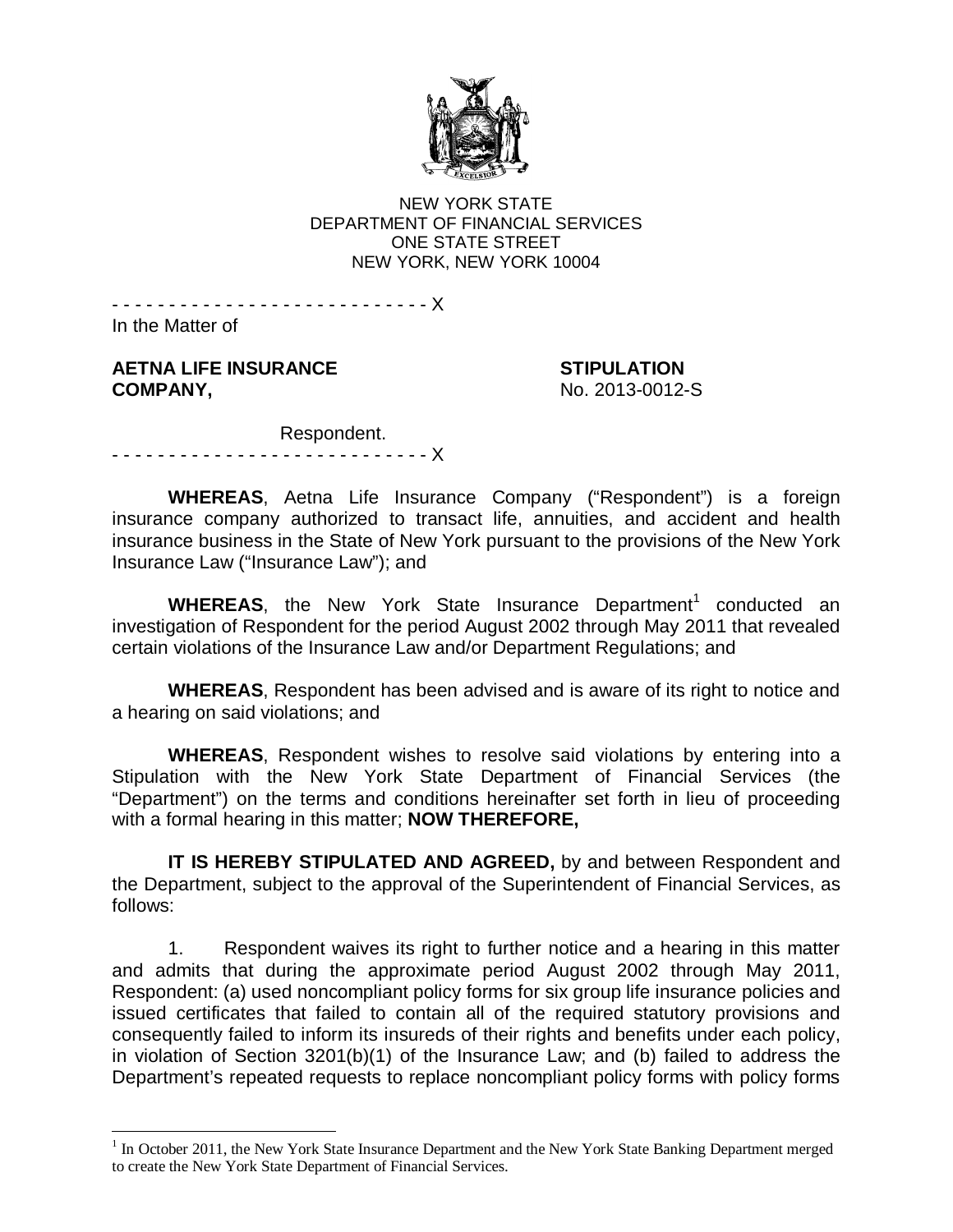that were in compliance with current laws and subsequently failed to use the policy forms as agreed once they were approved for use.

 of a civil penalty in the sum of Five Hundred Thousand Dollars (\$500,000.00), receipt of which is hereby acknowledged. 2. In consequence of the foregoing, Respondent consents to the imposition

 of similar violations in the future. 3. Respondent agrees to take all steps necessary to prevent the recurrence

 contained herein, may be used against it in any future proceeding if there is reason to believe the terms of the Stipulation have been violated by Respondent, or if the Department institutes disciplinary action against Respondent for any reason other than the specific acts considered herein. 4. Respondent acknowledges that this Stipulation, and any admission

 Dated: New York, New York March , 2014

NEW YORK STATE DEPARTMENT OF FINANCIAL SERVICES

By: \_\_\_\_\_\_\_\_\_\_\_\_\_\_\_\_\_\_\_\_\_\_\_\_\_\_\_\_\_\_\_\_\_\_\_

Beth Cohen Associate Attorney

|                                           |                      | AETNA LIFE INSURANCE COMPANY                                                   |
|-------------------------------------------|----------------------|--------------------------------------------------------------------------------|
| By:                                       |                      |                                                                                |
|                                           | Name:<br>Title:      |                                                                                |
| <b>STATE OF</b>                           |                      |                                                                                |
| <b>COUNTY OF</b>                          | )ss.:                |                                                                                |
| On this                                   | day of               | 2014, before me personally came<br>, to me known, who, being by me duly sworn, |
| did depose and say that he/she resides at |                      |                                                                                |
|                                           | ; that he/she is the | of Aetna Life                                                                  |
|                                           |                      | Insurance Company, the corporation described in and which executed the above   |

 instrument; and that he/she signed his/her name thereto by order of the board of directors of said corporation. Insurance Company, the corporation described in and which executed the above

 $\overline{\phantom{a}}$  ,  $\overline{\phantom{a}}$  ,  $\overline{\phantom{a}}$  ,  $\overline{\phantom{a}}$  ,  $\overline{\phantom{a}}$  ,  $\overline{\phantom{a}}$  ,  $\overline{\phantom{a}}$  ,  $\overline{\phantom{a}}$  ,  $\overline{\phantom{a}}$  ,  $\overline{\phantom{a}}$  ,  $\overline{\phantom{a}}$  ,  $\overline{\phantom{a}}$  ,  $\overline{\phantom{a}}$  ,  $\overline{\phantom{a}}$  ,  $\overline{\phantom{a}}$  ,  $\overline{\phantom{a}}$